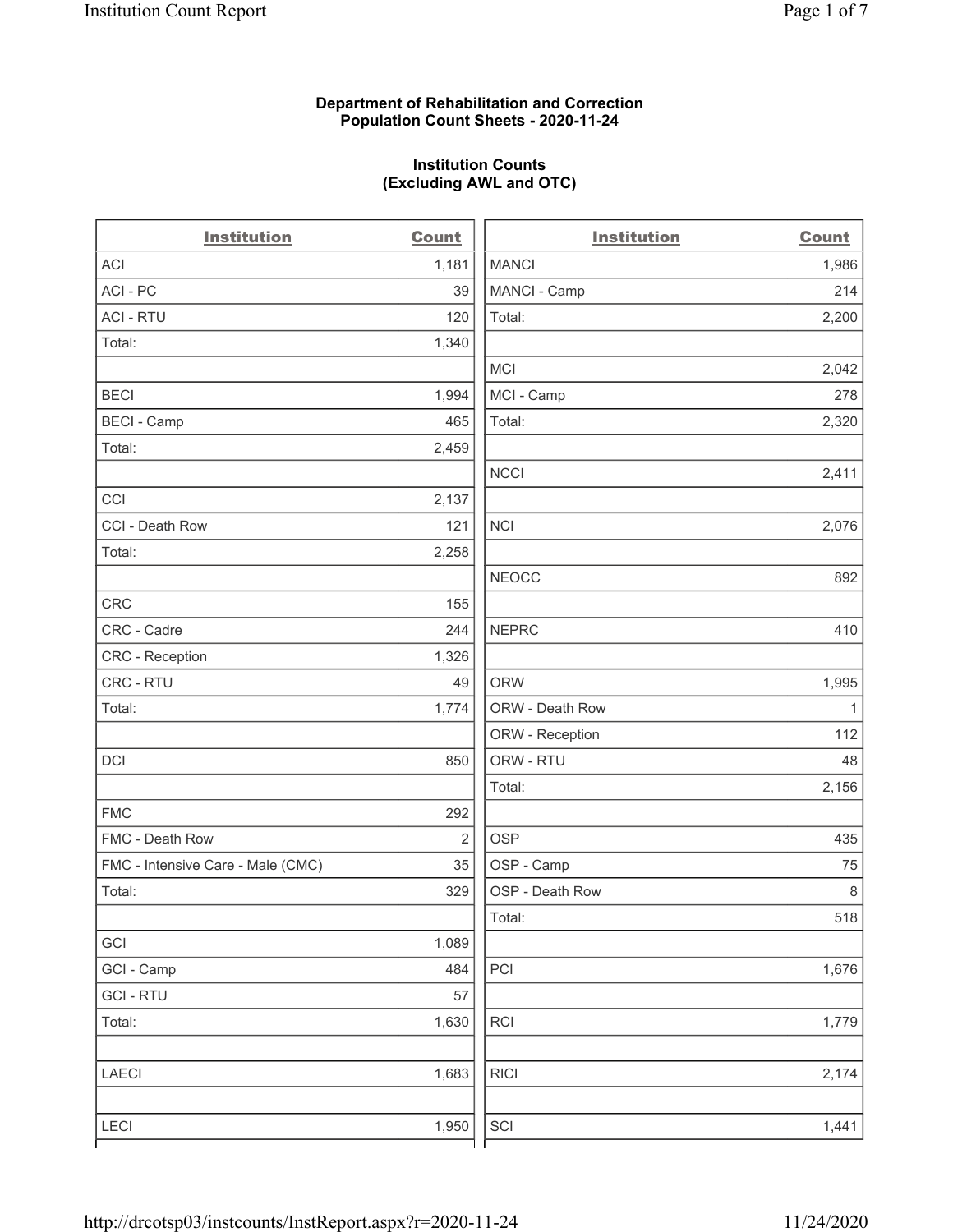|                          |       |                | <b>Total Population:</b> | 44,245 |
|--------------------------|-------|----------------|--------------------------|--------|
|                          |       |                |                          |        |
|                          |       | Total:         |                          | 1,155  |
|                          |       | <b>WCI-RTU</b> |                          | 33     |
|                          |       | <b>WCI</b>     |                          | 1,122  |
| Total:                   | 1,983 |                |                          |        |
| MACI - Minimum           | 1,081 | Total:         |                          | 814    |
| <b>MACI</b>              | 902   | TOCI - PC      |                          | 140    |
|                          |       | <b>TOCI</b>    |                          | 674    |
| Total:                   | 1,350 |                |                          |        |
| <b>LORCI - Reception</b> | 587   | Total:         |                          | 1,247  |
| <b>LORCI - Cadre</b>     | 196   | TCI - Camp     |                          | 310    |
| LORCI                    | 567   | <b>TCI</b>     |                          | 937    |
|                          |       | Total:         |                          | 1,203  |
| LOCI                     | 1,997 | SOCF - RTU     |                          | 2      |
| Total:                   | 2,120 | <b>SOCF</b>    |                          | 1,201  |
| LECI - Camp              | 170   |                |                          |        |
|                          |       |                |                          |        |

\* The Total Population includes 30 Offenders with Reason Codes 30 & 31. \*\* The Total Population includes 35 Offenders with Reason Code 0A.

### Male Population by Security Level (Include AWL and Exclude OTC)

| <b>Security Level</b>  |                   | <b>Body</b> | <b>AWL</b>     | $(-OTC)$ | <b>Total</b> |
|------------------------|-------------------|-------------|----------------|----------|--------------|
| Total Level E          |                   | 929         | 6              | 6        | 929          |
| Total Level 4          |                   | 1,391       | 6              | 5        | 1,392        |
| Total Level 3          |                   | 9,604       | 90             | 81       | 9,613        |
| Total Level 2          |                   | 14,986      | 92             | 85       | 14,993       |
| Total Level 1          |                   | 13,705      | 77             | 55       | 13,727       |
| <b>Total Death Row</b> |                   | 135         | $\overline{2}$ |          | 137          |
|                        | <b>Total Male</b> | 40,750      | 273            | 232      | 40,791       |

#### Female Population by Institution (Include AWL and Exclude OTC)

| <b>Institution</b>     | <b>Body</b> | <b>AWL</b> | $(-OTC)$ | <b>Total</b> |
|------------------------|-------------|------------|----------|--------------|
| <b>DCI</b>             | 849         | 4          | 4        | 849          |
| <b>FMC</b>             |             |            |          |              |
| <b>NEPRC</b>           | 410         |            |          | 410          |
| <b>ORW</b>             | 1,995       | 18         | 12       | 2,001        |
| <b>ORW</b> - Death Row |             |            |          |              |
|                        |             |            |          |              |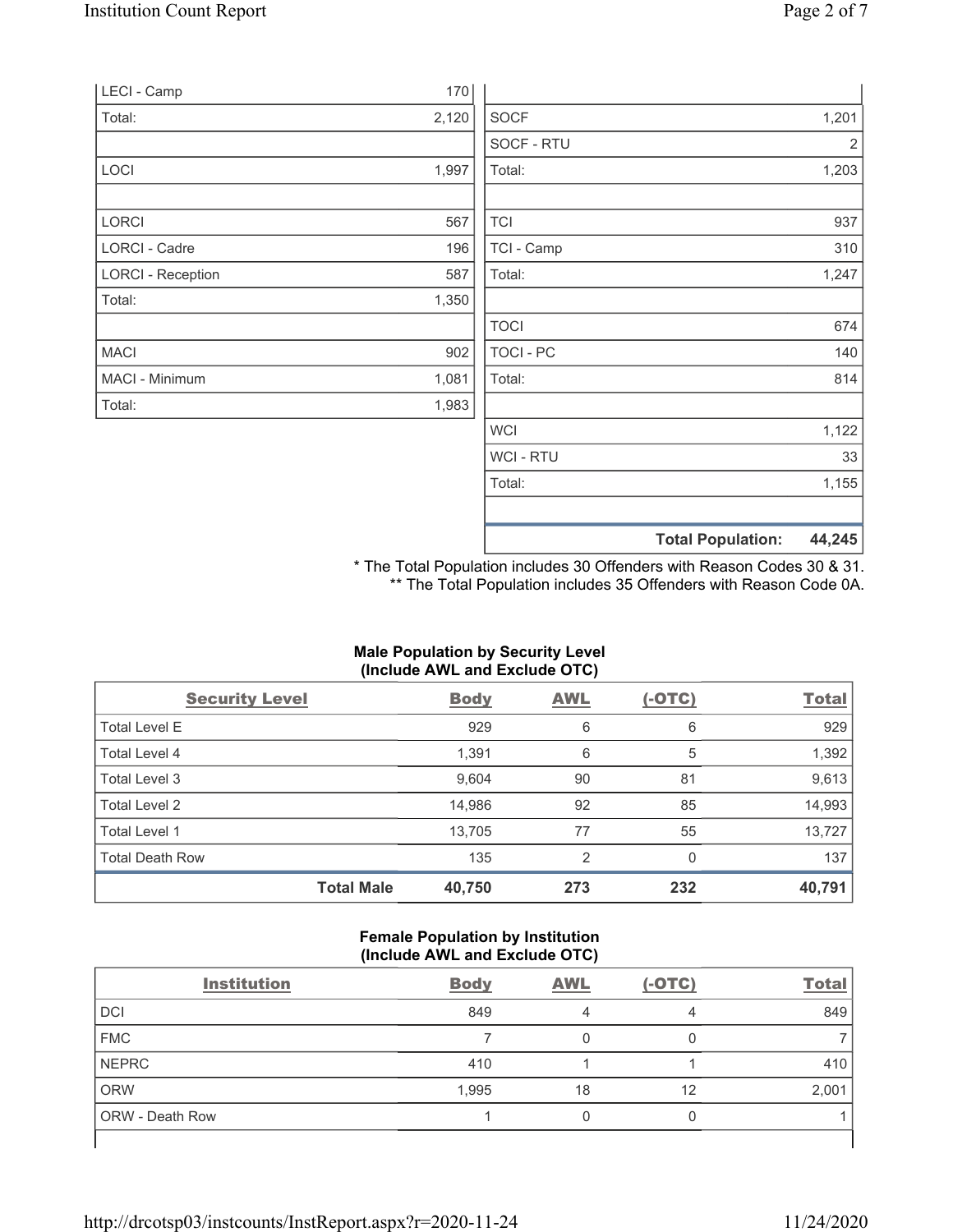| <b>ORW</b> - Reception |                          | 112    |     |     | 112    |
|------------------------|--------------------------|--------|-----|-----|--------|
| ORW - RTU              |                          | 48     |     |     | 48     |
|                        | <b>Total Female</b>      | 3,422  | 25  | 19  | 3,428  |
|                        |                          |        |     |     |        |
|                        | <b>Total Population:</b> | 44.172 | 298 | 251 | 44,219 |

### Male Population by Institution: Security Level 5 and E (Include AWL and Exclude OTC)

| <b>Institution</b> |                      | <b>Body</b>    | <b>AWL</b>          | $(-OTC)$            | <b>Total</b>     |
|--------------------|----------------------|----------------|---------------------|---------------------|------------------|
| CCI                |                      | 1              | $\mathsf 0$         | $\mathbf 0$         | 1                |
| CRC                |                      | 1              | $\mathbf{1}$        | $\mathbf{1}$        | $\mathbf{1}$     |
| CRC - Reception    |                      | 1              | $\mathbf 0$         | $\mathbf 0$         | $\mathbf{1}$     |
| CRC - RTU          |                      | $\overline{4}$ | $\mathsf 0$         | $\mathsf{O}\xspace$ | $\sqrt{4}$       |
| <b>FMC</b>         |                      | $\overline{2}$ | $\mathsf{O}\xspace$ | $\mathsf{O}\xspace$ | $\sqrt{2}$       |
| LAECI              |                      | $\overline{4}$ | $\mathsf 0$         | $\mathsf{O}\xspace$ | $\sqrt{4}$       |
| LECI               |                      | $\,8\,$        | $\mathsf{O}\xspace$ | $\mathsf{O}\xspace$ | $\,8\,$          |
| LORCI              |                      | $\overline{2}$ | $\mathbf 0$         | $\mathsf 0$         | $\sqrt{2}$       |
| LORCI - Cadre      |                      | $\mathbf{1}$   | $\mathsf 0$         | $\mathsf{O}\xspace$ | $\mathbf{1}$     |
| <b>MACI</b>        |                      | 19             | $\mathbf 0$         | $\mathbf 0$         | 19               |
| <b>MANCI</b>       |                      | 19             | $\mathsf 0$         | $\mathsf 0$         | 19               |
| <b>NCCI</b>        |                      | 1              | $\mathbf 0$         | $\mathbf 0$         | 1                |
| <b>NEOCC</b>       |                      | $9\,$          | $\mathsf 0$         | $\mathsf 0$         | $\boldsymbol{9}$ |
| <b>OSP</b>         |                      | 187            | 1                   | $\mathbf{1}$        | 187              |
| <b>RCI</b>         |                      | 14             | $\mathsf 0$         | $\mathbf 0$         | 14               |
| <b>RICI</b>        |                      | $\mathbf{1}$   | $\mathsf 0$         | $\mathsf 0$         | $\mathbf{1}$     |
| SOCF               |                      | 518            | $\,$ 3 $\,$         | $\sqrt{3}$          | 518              |
| <b>TCI</b>         |                      | 10             | $\mathsf 0$         | $\mathsf 0$         | 10               |
| <b>TOCI</b>        |                      | 111            | $\mathbf{1}$        | $\mathbf{1}$        | 111              |
| <b>TOCI - PC</b>   |                      | $\mathbf{1}$   | $\mathsf{O}\xspace$ | $\mathsf 0$         | $\mathbf{1}$     |
| <b>WCI</b>         |                      | 10             | $\mathbf 0$         | $\mathbf 0$         | $10$             |
| WCI - RTU          |                      | 5              | $\mathbf 0$         | $\mathsf 0$         | 5                |
|                    | <b>Total Level 5</b> | 929            | $\bf 6$             | $\bf 6$             | 929              |

# Male Population by Institution: Security Level 4 (Include AWL and Exclude OTC)

| <b>Institution</b> | <b>Body</b> | <b>AWL</b> | $(-OTC)$ | <b>Total</b> |
|--------------------|-------------|------------|----------|--------------|
| <b>ACI</b>         |             |            |          | 5            |
| CRC                |             |            |          |              |
| CRC - RTU          |             |            |          |              |
|                    |             |            |          |              |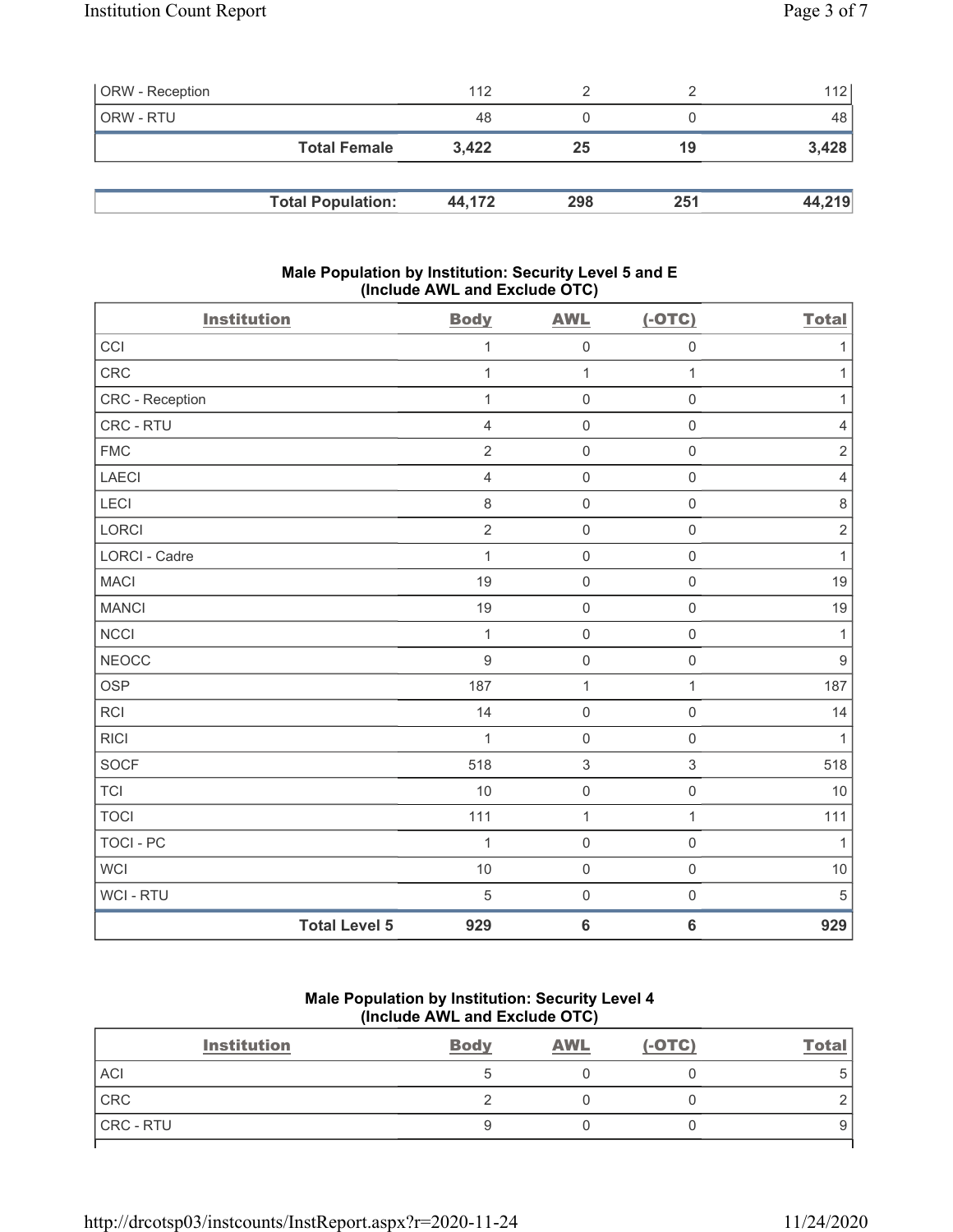| <b>FMC</b>                        |                | $\Omega$       |              |       |
|-----------------------------------|----------------|----------------|--------------|-------|
| FMC - Intensive Care - Male (CMC) |                | $\mathbf{0}$   | 0            |       |
| LOCI                              | $\Omega$       |                |              | 0     |
| <b>LORCI</b>                      | $\overline{4}$ |                |              | 4     |
| <b>LORCI - Cadre</b>              | 2              | $\mathbf 0$    | 0            | 2     |
| <b>MACI</b>                       | 15             | $\Omega$       | <sup>0</sup> | 15    |
| <b>OSP</b>                        | 208            | 0              | 0            | 208   |
| <b>SOCF</b>                       | 601            | $\overline{2}$ | 2            | 601   |
| SOCF - RTU                        |                | $\mathbf 0$    | O            |       |
| <b>TOCI</b>                       | 529            | $\overline{2}$ |              | 530   |
| TOCI - PC                         | 10             | $\Omega$       |              | 10    |
| WCI - RTU                         | 3              | $\Omega$       | ∩            | 3     |
| <b>Total Level 4</b>              | 1,391          | 6              | 5            | 1,392 |

### Male Population by Institution: Security Level 3 (Include AWL and Exclude OTC)

| <b>Institution</b>                | <b>Body</b>      | <b>AWL</b>          | $(-OTC)$            | <b>Total</b>   |
|-----------------------------------|------------------|---------------------|---------------------|----------------|
| <b>ACI</b>                        | 18               | $\mathbf 1$         | 1                   | 18             |
| ACI-PC                            | $\overline{7}$   | $\mathsf{O}\xspace$ | $\mathbf 0$         | $\overline{7}$ |
| <b>ACI - RTU</b>                  | 1                | $\mathsf{O}\xspace$ | $\mathsf{O}\xspace$ | $\mathbf{1}$   |
| <b>BECI</b>                       | 5                | $\mathsf 0$         | $\mathbf 0$         | $\sqrt{5}$     |
| CCI                               | 39               | 0                   | $\mathsf 0$         | 39             |
| CRC                               | 49               | $\sqrt{3}$          | $\overline{2}$      | 50             |
| CRC - Cadre                       | 11               | $\mathbf 0$         | $\mathsf{O}\xspace$ | 11             |
| CRC - Reception                   | 809              | 13                  | 13                  | 809            |
| CRC - RTU                         | 35               | $\mathsf{O}\xspace$ | $\mathsf{O}\xspace$ | 35             |
| <b>FMC</b>                        | $\,6\,$          | $\mathbf 0$         | $\mathsf{O}\xspace$ | $\,6\,$        |
| FMC - Intensive Care - Male (CMC) | $\mathbf{1}$     | $\mathsf 0$         | $\mathsf{O}\xspace$ | $\mathbf{1}$   |
| GCI                               | $\overline{7}$   | $\mathsf{O}\xspace$ | $\mathsf{O}\xspace$ | $\overline{7}$ |
| <b>LAECI</b>                      | 31               | $\mathbf{1}$        | 1                   | 31             |
| LECI                              | 1,364            | $\sqrt{5}$          | $\overline{4}$      | 1,365          |
| LOCI                              | $\boldsymbol{9}$ | $\mathsf{O}\xspace$ | $\mathbf 0$         | $9\,$          |
| LORCI                             | 254              | 30                  | 30                  | 254            |
| LORCI - Cadre                     | 46               | $\mathsf 0$         | $\mathsf{O}\xspace$ | 46             |
| <b>LORCI - Reception</b>          | 124              | $\mathsf 0$         | $\mathsf{O}\xspace$ | 124            |
| <b>MACI</b>                       | 757              | $\overline{4}$      | 3                   | 758            |
| <b>MANCI</b>                      | 1,671            | 10                  | 10                  | 1,671          |
| MCI                               | 18               | $\mathsf 0$         | $\mathsf{O}\xspace$ | 18             |
| <b>NCCI</b>                       | 55               | $\mathsf{O}\xspace$ | $\mathsf{O}\xspace$ | 55             |
| <b>NCI</b>                        | 24               | $\mathbf 0$         | $\mathsf 0$         | 24             |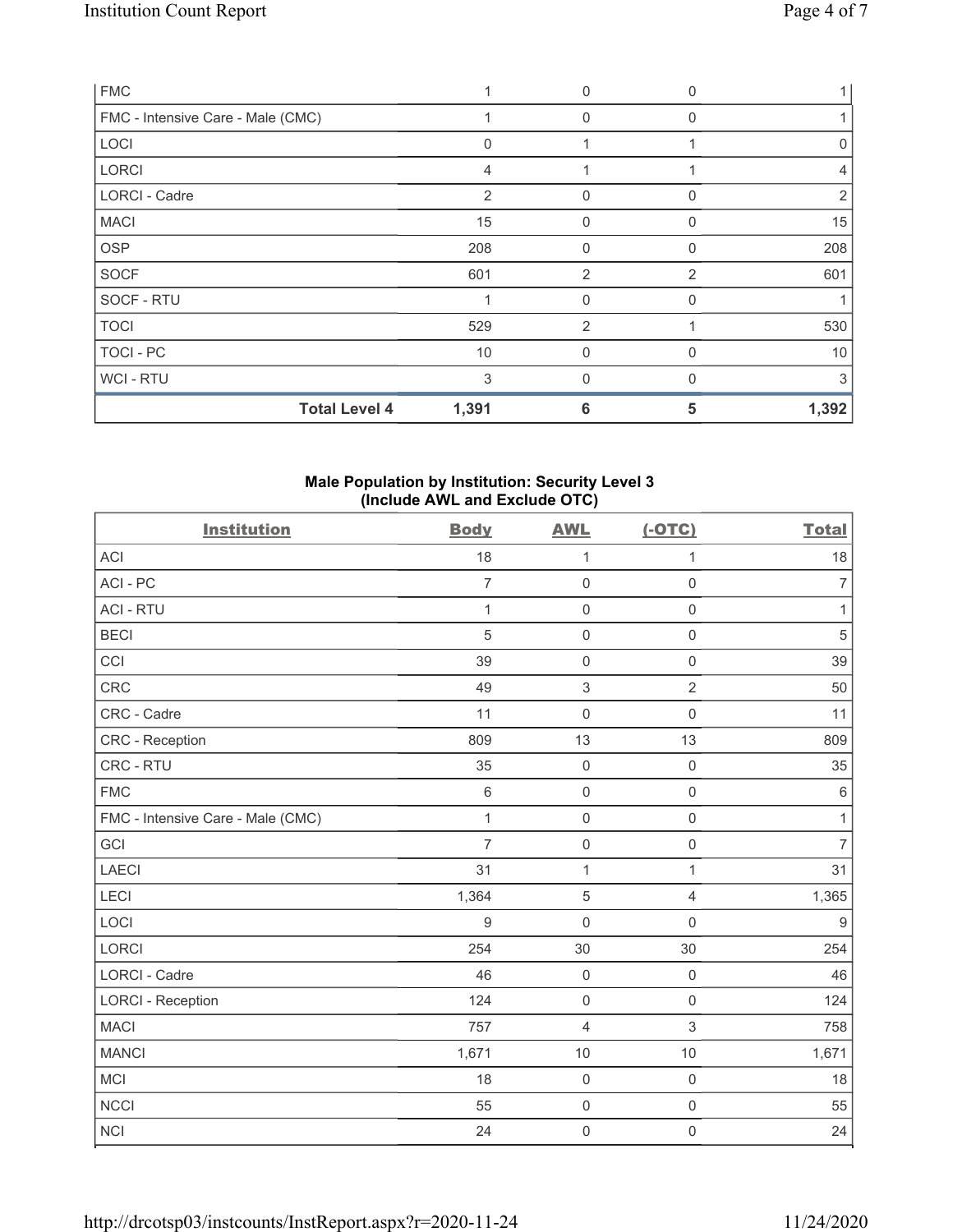| <b>NEOCC</b>   |                      | 739   | $\sqrt{5}$          | 3              | 741          |
|----------------|----------------------|-------|---------------------|----------------|--------------|
| OSP            |                      | 11    | $\boldsymbol{0}$    | $\mathbf 0$    | 11           |
| PCI            |                      | 34    | 1                   | 0              | 35           |
| <b>RCI</b>     |                      | 1,395 | $10$                | $\overline{7}$ | 1,398        |
| <b>RICI</b>    |                      | 46    | 0                   | $\mathbf 0$    | 46           |
| SCI            |                      | 53    | $\mathbf 0$         | $\mathbf 0$    | 53           |
| <b>SOCF</b>    |                      | 74    | $\mathsf{O}\xspace$ | 0              | 74           |
| SOCF - RTU     |                      | 1     | $\boldsymbol{0}$    | $\mathbf 0$    | $\mathbf{1}$ |
| <b>TCI</b>     |                      | 810   | $\sqrt{2}$          | 2              | 810          |
| TCI - Camp     |                      | 1     | $\mathsf{O}\xspace$ | $\mathbf 0$    | 1            |
| <b>TOCI</b>    |                      | 27    | 1                   |                | 27           |
| TOCI - PC      |                      | 74    | $\boldsymbol{0}$    | $\Omega$       | 74           |
| WCI            |                      | 977   | 4                   | 4              | 977          |
| <b>WCI-RTU</b> |                      | 21    | $\mathbf 0$         | $\Omega$       | 21           |
|                | <b>Total Level 3</b> | 9,604 | 90                  | 81             | 9,613        |

### Male Population by Institution: Security Level 2 (Include AWL and Exclude OTC)

| <b>Institution</b>                | <b>Body</b> | <b>AWL</b>          | $(-OTC)$            | <b>Total</b> |
|-----------------------------------|-------------|---------------------|---------------------|--------------|
| <b>ACI</b>                        | 640         | $\overline{2}$      | $\overline{2}$      | 640          |
| ACI-PC                            | 22          | $\mathsf{O}\xspace$ | $\mathbf 0$         | 22           |
| <b>ACI - RTU</b>                  | 96          | $\mathbf 0$         | $\mathsf{O}\xspace$ | 96           |
| <b>BECI</b>                       | 1,272       | $\,6\,$             | $\,6$               | 1,272        |
| CCI                               | 1,595       | $\,6\,$             | 5                   | 1,596        |
| <b>CRC</b>                        | 24          | $\mathsf{O}\xspace$ | $\mathsf{O}\xspace$ | 24           |
| CRC - Cadre                       | 226         | $\mathbf 0$         | $\mathsf 0$         | 226          |
| <b>CRC</b> - Reception            | 279         | $\,8\,$             | $\,8\,$             | 279          |
| CRC - RTU                         | 1           | $\mathbf 0$         | $\mathbf 0$         | 1            |
| DCI                               | 1           | $\mathbf 0$         | $\mathsf 0$         | 1            |
| <b>FMC</b>                        | 19          | $\mathbf 1$         | $\mathsf{O}\xspace$ | 20           |
| FMC - Intensive Care - Male (CMC) | 10          | $\mathsf{O}\xspace$ | $\mathbf 0$         | 10           |
| GCI                               | 463         | $\mathbf{1}$        | 1                   | 463          |
| <b>GCI-RTU</b>                    | 48          | $\mathsf{O}\xspace$ | $\mathbf 0$         | 48           |
| <b>LAECI</b>                      | 974         | 11                  | 11                  | 974          |
| LECI                              | 574         | $\sqrt{3}$          | $\overline{2}$      | 575          |
| LOCI                              | 1,053       | $\mathbf{3}$        | 3                   | 1,053        |
| <b>LORCI</b>                      | 193         | 11                  | 11                  | 193          |
| <b>LORCI - Cadre</b>              | 129         | $\mathbf 0$         | $\mathbf 0$         | 129          |
| <b>LORCI - Reception</b>          | 209         | $\mathsf{O}\xspace$ | $\mathsf 0$         | 209          |
| <b>MACI</b>                       | 111         | $\sqrt{2}$          | 2                   | 111          |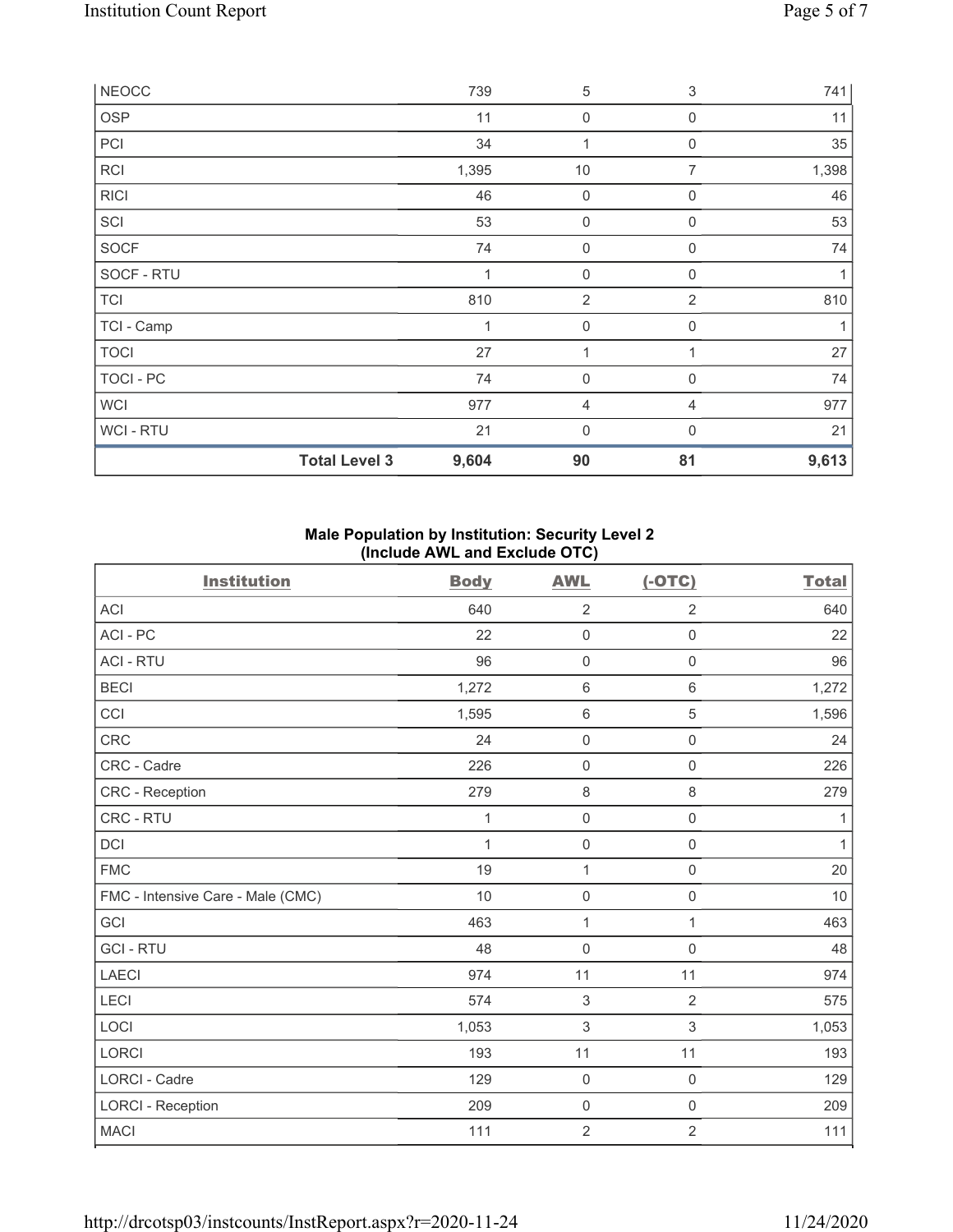|              | <b>Total Level 2</b> | 14,986 | 92                  | 85               | 14,993         |
|--------------|----------------------|--------|---------------------|------------------|----------------|
| <b>WCI</b>   |                      | 135    | $\mathbf 0$         | $\mathbf{0}$     | 135            |
| TOCI - PC    |                      | 52     | 0                   | 0                | 52             |
| <b>TOCI</b>  |                      | 7      | $\boldsymbol{0}$    | 0                | $\overline{7}$ |
| <b>TCI</b>   |                      | 82     | $\boldsymbol{0}$    | 0                | 82             |
| <b>SOCF</b>  |                      | 8      | $\mathsf{O}\xspace$ | $\mathbf 0$      | 8              |
| SCI          |                      | 876    | $\mathbf 5$         | $\,$ 5 $\,$      | 876            |
| <b>RICI</b>  |                      | 998    | $\boldsymbol{9}$    | $\boldsymbol{9}$ | 998            |
| <b>RCI</b>   |                      | 370    | $\,$ 3 $\,$         | $\mathfrak{S}$   | 370            |
| PCI          |                      | 750    | 6                   | 3                | 753            |
| <b>OSP</b>   |                      | 4      | $\mathbf 0$         | 0                | 4              |
| <b>NEOCC</b> |                      | 144    | 1                   | 1                | 144            |
| NCI          |                      | 1,067  | $\overline{7}$      | 7                | 1,067          |
| <b>NCCI</b>  |                      | 867    | $\overline{2}$      | $\overline{2}$   | 867            |
| <b>MCI</b>   |                      | 1,409  | $\sqrt{5}$          | 4                | 1,410          |
| <b>MANCI</b> |                      | 278    | $\boldsymbol{0}$    | 0                | 278            |

## Male Population by Institution: Security Level 1 (Include AWL and Exclude OTC)

| <b>Institution</b>                | <b>Body</b>    | <b>AWL</b>          | $(-OTC)$            | <b>Total</b>   |
|-----------------------------------|----------------|---------------------|---------------------|----------------|
| <b>ACI</b>                        | 518            | 0                   | 0                   | 518            |
| ACI - PC                          | 10             | $\mathsf{O}\xspace$ | $\mathsf{O}\xspace$ | 10             |
| <b>ACI - RTU</b>                  | 23             | $\mathbf 0$         | $\mathbf 0$         | 23             |
| <b>BECI</b>                       | 716            | $\overline{7}$      | 6                   | 717            |
| <b>BECI - Camp</b>                | 464            | $\mathbf 0$         | $\mathsf{O}\xspace$ | 464            |
| CCI                               | 501            | $\overline{2}$      | 1                   | 502            |
| <b>CRC</b>                        | 19             | 1                   | 1                   | 19             |
| CRC - Cadre                       | $\overline{7}$ | $\mathbf 0$         | $\mathsf 0$         | $\overline{7}$ |
| CRC - Reception                   | 232            | 3                   | 3                   | 232            |
| <b>FMC</b>                        | 257            | $\mathbf 0$         | $\mathbf 0$         | 257            |
| FMC - Intensive Care - Male (CMC) | 23             | $\mathsf{O}\xspace$ | 0                   | 23             |
| GCI                               | 619            | $\mathbf 5$         | $\overline{2}$      | 622            |
| GCI - Camp                        | 484            | $\mathsf{O}\xspace$ | $\mathbf 0$         | 484            |
| <b>GCI-RTU</b>                    | $9\,$          | $\mathsf{O}\xspace$ | $\mathbf 0$         | 9              |
| LAECI                             | 673            | $\overline{5}$      | 5                   | 673            |
| LECI                              | 3              | $\mathbf 0$         | $\mathbf 0$         | 3              |
| LECI - Camp                       | 170            | $\mathbf 0$         | $\mathbf 0$         | 170            |
| LOCI                              | 935            | $\overline{4}$      | 1                   | 938            |
| <b>LORCI</b>                      | 114            | $\mathbf 5$         | 5                   | 114            |
| <b>LORCI - Cadre</b>              | 18             | 0                   | 0                   | 18             |